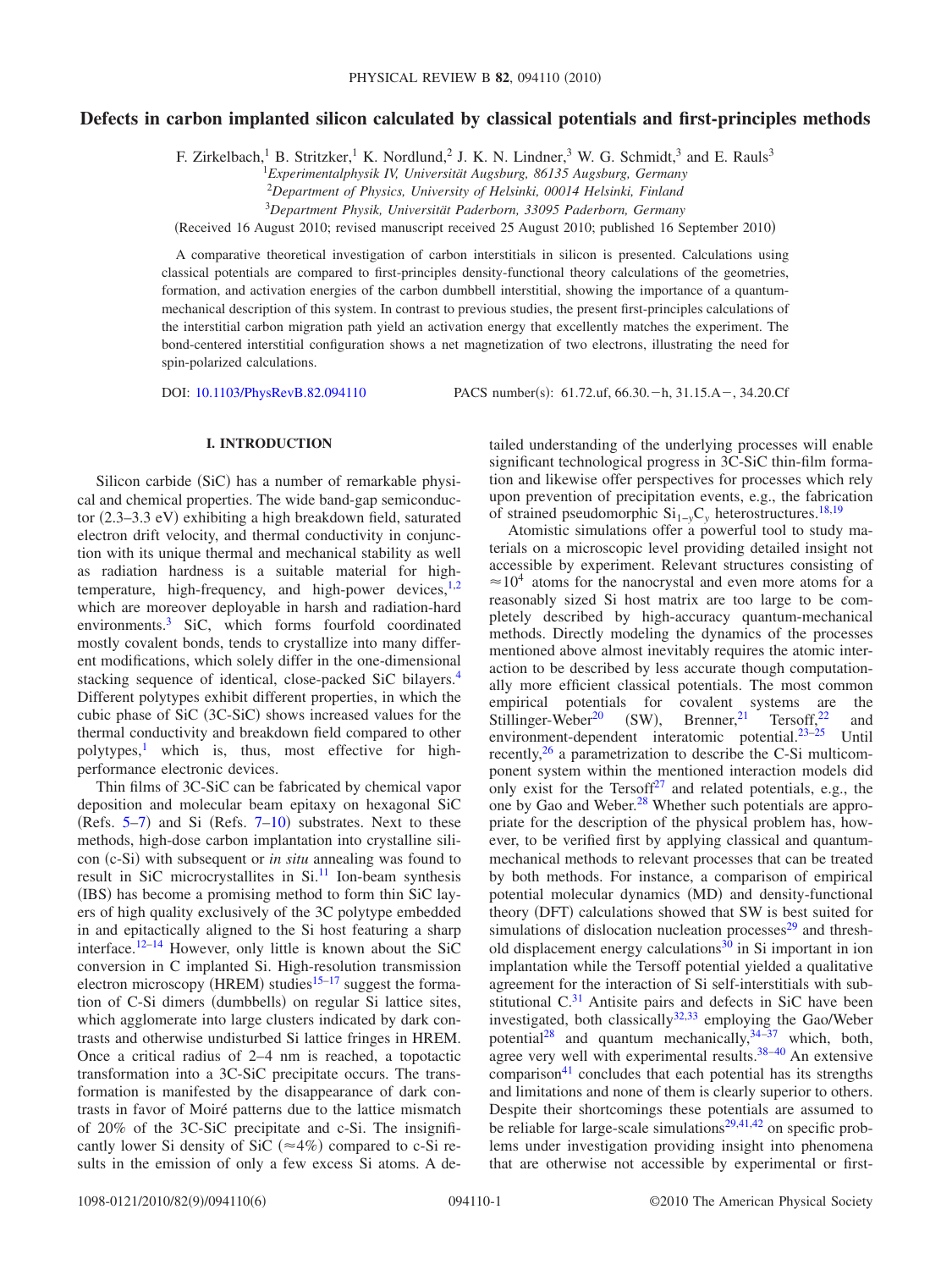<span id="page-1-0"></span>TABLE I. Formation energies of carbon point defects in crystalline silicon determined by classical potential and *ab initio* methods. The formation energies are given in electron volt. T denotes the tetrahedral, H the hexagonal, and BC the bond-centered interstitial configuration. S corresponds to substitutional C. Formation energies for unstable configurations obtained by classical potential MD are marked by an asterisk and determined by using the low kinetic-energy configuration shortly before the relaxation into the more favorable configuration starts.

|                      | T.       | H        |               | $\langle 1 \ 0 \ 0 \rangle$ dumbbell $\langle 1 \ 1 \ 0 \rangle$ dumbbell |                   | BC.         |
|----------------------|----------|----------|---------------|---------------------------------------------------------------------------|-------------------|-------------|
| Erhart/Albe          | 6.09     | $9.05*$  | 3.88          | 5.18                                                                      | 0.75              | $5.59*$     |
| <b>VASP</b>          | Unstable | Unstable | 3.72          | 4.16                                                                      | 1.95              | 4.66        |
| Tersoff <sup>a</sup> | 3.8      | 6.7      | 4.6           | 5.9                                                                       | 1.6               | 5.3         |
| Ab initio $b,c$      |          |          | $\mathcal{X}$ |                                                                           | 1.89 <sup>b</sup> | $x + 2.1$ ° |
| _____                |          |          |               |                                                                           |                   |             |

a Reference [56.](#page-5-6)

<sup>b</sup>Reference [57.](#page-5-7)

c Reference [58.](#page-5-11)

principles methods. Remaining shortcomings have fre-quently been resolved by modifying the interaction<sup>43[–45](#page-4-34)</sup> or extending it<sup>46</sup> with data gained from *ab initio* calculations.<sup>47</sup>

In this work, the applicability of a Tersoff-type bondorder potential<sup>48</sup> to basic processes involved in the initially mentioned SiC precipitation mechanism has been investigated by comparing results gained by classical and *ab initio* calculations. In the following, a comparative investigation of density-functional theory studies and classical potential calculations of the structure, energetics, and mobility of carbon defects in silicon is presented.

### **II. METHODOLOGY**

The first-principles DFT calculations have been performed with the plane-wave-based Vienna *ab initio* simula-tion package (VASP).<sup>[49](#page-4-38)</sup> The Kohn-Sham equations were solved using the generalized-gradient exchange-correlation functional approximation proposed by Perdew and Wang.<sup>50,[51](#page-5-1)</sup> The electron-ion interaction is described by normconserving ultrasoft pseudopotentials<sup>52</sup> as implemented in VASP. [53](#page-5-3) Throughout this work, an energy cutoff of 300 eV was used to expand the wave functions into the plane-wave basis. Sampling of the Brillouin zone was restricted to the  $\Gamma$ point. Some test calculations were performed with a  $(2 \times 2)$  $\times$  2) *k*-point set. The defect structures and the migration paths have been modeled in cubic supercells containing 216 Si atoms. The ions and cell shape were allowed to change in order to realize a constant pressure simulation. Spin polarization has been fully accounted for.

For the classical potential calculations, a supercell of nine Si lattice constants in each direction consisting of 5832 Si atoms has been used. A Tersoff-type bond-order potential by Erhart and Albe (EA) (Ref. [48](#page-4-37)) has been utilized, which accounts for nearest-neighbor interactions only realized by a cut-off function dropping the interaction to zero in between the first and second next-neighbor distance. The potential was used as is, i.e., without any repulsive potential extension at short interatomic distances. Constant pressure simulations are realized by the Berendsen barostat $54$  using a time constant of 100 fs and a bulk modulus of 100 GPa for Si. Structural relaxation in the MD run is achieved by the velocity Verlet algorithm<sup>55</sup> and the Berendsen thermostat<sup>54</sup> with a time constant of 100 fs and the temperature set to 0 K. Additionally, a time constant of 1 fs resulting in direct velocity scaling was used for relaxation within the mobility calculations. A fixed time step of 1 fs for integrating the equations of motion was used.

### **III. RESULTS**

According to the assumed SiC precipitation model described in Sec. [I,](#page-0-0) carbon interstitial defects form and agglomerate into large clusters. Thus, it is of crucial importance to investigate the various possible structures of carbon defects and the mobility of the lowest energy, hence most probable, defect configuration in crystalline silicon.

## **A. Carbon interstitials in various geometries**

Table [I](#page-1-0) summarizes the formation energies of defect structures for the EA and DFT calculations performed in this work as well as further results from literature. The formation energy  $E - N_{\text{Si}}\mu_{\text{Si}} - N_{\text{C}}\mu_{\text{C}}$  is defined in the same way as in the articles used for comparison $56,57$  $56,57$  choosing SiC as a reservoir for the carbon impurity in order to determine  $\mu_C$ . Relaxed geometries are displayed in Fig. [1.](#page-2-0)

Substitutional carbon  $(C_{sub})$  occupying an already vacant Si lattice site, which is in fact not an interstitial defect, is found to be the lowest configuration with regard to energy for all potential models. DFT calculations performed in this work are in good agreement with results obtained by classical potential simulations by Tersoff<sup>56</sup> and *ab initio* calculations done by Dal Pino *et al.*[57](#page-5-7) However, the EA potential dramatically underestimates the  $C_{sub}$  formation energy, which is a definite drawback of the potential.

Except for the Tersoff potential, the  $\langle 1 \ 0 \ 0 \rangle$  dumbbell Ci - is the energetically most favorable interstitial configuration, in which the C and Si dumbbell atoms share a Si lattice site. This finding is in agreement with several theoretical $57-60$  $57-60$ and experimental $61,62$  $61,62$  investigations. Tersoff as well, considers  $C_i$  to be the ground-state configuration and believes an artifact due to the abrupt C-Si cutoff used in the potential to be responsible for the small value of the tetrahedral forma-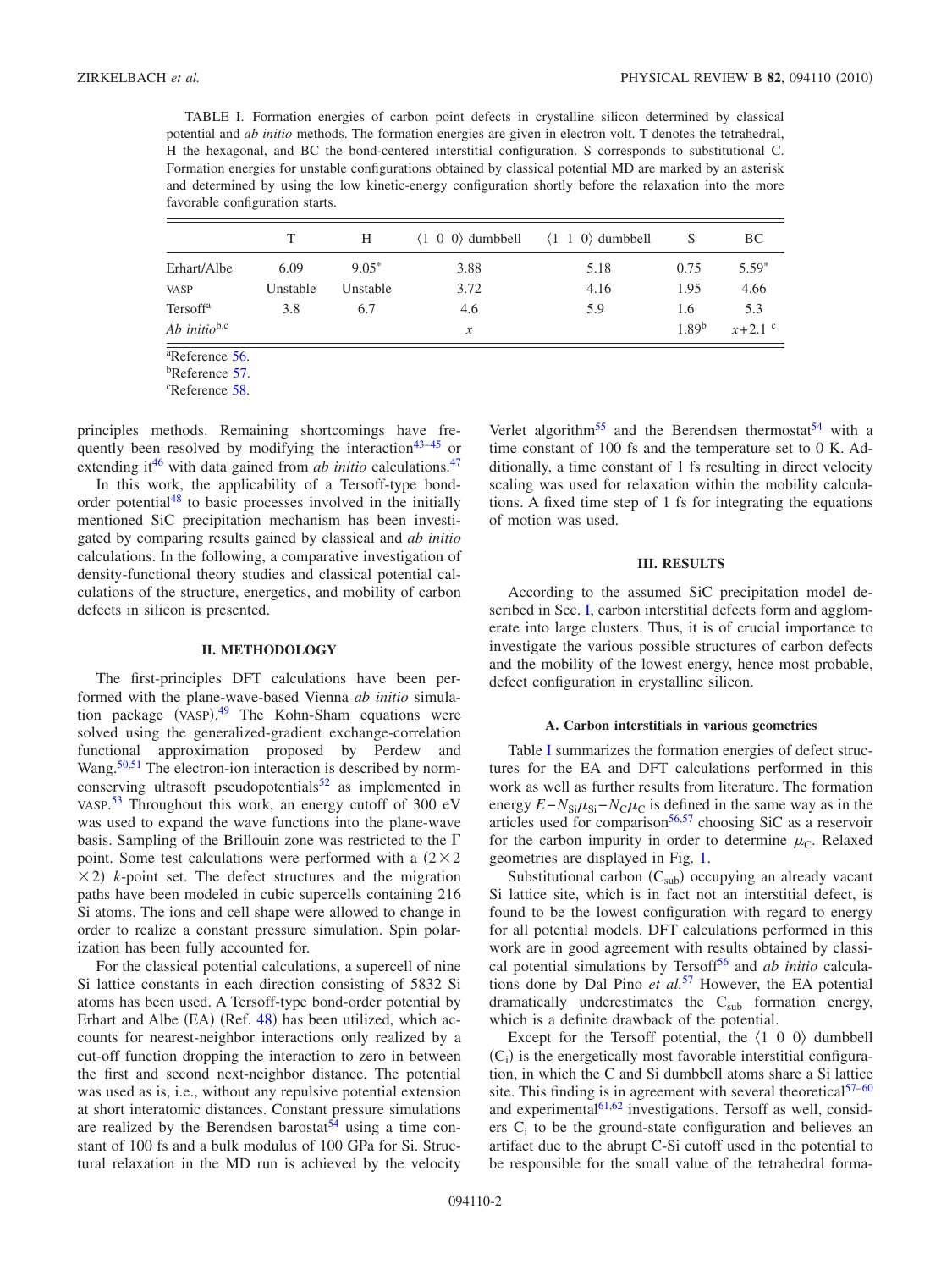<span id="page-2-0"></span>

FIG. 1. (Color online) Configurations of carbon point defects in silicon. The silicon/carbon atoms and the bonds (only for the interstitial atom) are illustrated by yellow/gray spheres and blue lines. Bonds are drawn for atoms located within a certain distance and do not necessarily correspond to chemical bonds.

tion energy[.56](#page-5-6) It should be noted that EA and DFT predict almost equal formation energies. However, there is a qualitative difference while the C-Si distance of the dumbbell atoms is almost equal for both methods, the position along  $\lceil 0 \rceil$ 0 1 of the dumbbell inside the tetrahedron spanned by the four next-neighbored Si atoms differs significantly. The dumbbell based on the EA potential is almost centered around the regular Si lattice site as can be seen in Fig. [1](#page-2-0) whereas for DFT calculations, it is translated upward with the C atom forming an almost collinear bond to the two Si atoms of the top face of the tetrahedron and the bond angle of the Si dumbbell atom to the two bottom face Si atoms approaching 120°. This indicates predominant *sp* and *sp*<sup>2</sup> hybridization for the C and Si dumbbell atom, respectively. Obviously the classical potential is not able to reproduce the clearly quantum mechanically dominated character of bonding.

Both, EA and DFT reveal the hexagonal configuration unstable relaxing into the  $C_i$  ground-state structure. Tersoff finds this configuration stable, though it is the most unfavorable. Thus, the highest formation energy observed by the EA potential is the tetrahedral configuration, which turns out to be unstable in DFT calculations. The high formation energy of this defect involving a low probability to find such a defect in classical potential MD acts in concert with finding it unstable by the more accurate quantum-mechanical description.

The  $\langle 1 \ 1 \ 0 \rangle$  dumbbell constitutes the second most favorable configuration, reproduced by both methods. It is followed by the bond-centered (BC) configuration. However, even though EA yields the same difference in energy with respect to the  $\langle 1 \ 1 \ 0 \rangle$  defect as DFT does, the BC configuration is found to be a saddle point within the EA description relaxing into the  $\langle 1 \ 1 \ 0 \rangle$  configuration. Tersoff indeed predicts a metastable BC configuration. However, it is not in the correct order and lower in energy than the  $\langle 1 \ 1 \ 0 \rangle$  dumbbell. Please note, that Capaz *et al.*<sup>[58](#page-5-11)</sup> in turn found this configuration to be a saddle point, which is about 2.1 eV higher in energy than the  $C_i$  configuration. This is assumed to be due to the neglection of the electron spin in these calculations. Another DFT calculation without fully accounting for the electron spin results in the smearing of a single electron over two nondegenerate states for the BC configuration. This problem is resolved by spin-polarized calculations resulting in a net spin of one accompanied by a reduction in the total energy by 0.3 eV and the transformation into a metastable local minimum configuration. All other configurations are not affected.

To conclude, we observed discrepancies between the results from classical potential calculations and those obtained from first principles. Within the classical potentials, EA outperforms Tersoff and is, therefore, used for further comparative studies. Both methods (EA and DFT) predict the  $(1\ 0\ 0)$  dumbbell interstitial configuration to be most stable. Also the remaining defects and their relative energies are described fairly well. It is thus concluded that—so far modeling of the SiC precipitation by the EA potential might lead to trustable results.

#### **B. Mobility**

A measure for the mobility of the interstitial carbon is the activation energy for the migration path from one stable position to another. The stable defect geometries have been discussed in the previous section. In the following, the migration of the most stable configuration, i.e.,  $C_i$ , from one site of the Si host lattice to a neighboring site has been investigated by both, EA and DFT calculations utilizing the constraint conjugate gradient relaxation technique.<sup>63</sup> Three migration pathways are investigated. The starting configuration for all pathways was the  $\begin{bmatrix} 0 & 0 & 1 \end{bmatrix}$  dumbbell interstitial configuration. In path 1 and 2, the final configuration is a  $[0]$ 0 1] and [0 1 0] dumbbell interstitial, respectively, located at the next-neighbored Si lattice site displaced by  $\frac{a_{\rm Si}}{4}$  [1 1  $\bar{1}$ ], where  $a_{\rm Si}$  is the Si lattice constant. In path 1, the C atom resides in the  $(1\ 1\ 0)$  plane crossing the BC configuration whereas in path 2, the C atom moves out of the  $(1\ 1\ 0)$  plane. Path 3 ends in a  $\begin{bmatrix} 0 & \overline{1} & 0 \end{bmatrix}$  configuration at the initial lattice site and, for this reason, corresponds to a reorientation of the dumbbell, a process not contributing to long-range diffusion.

The lowest-energy path (path 2) as detected by the firstprinciples approach is illustrated in Fig. [2,](#page-3-0) in which the 001*¯* dumbbell migrates toward the next-neighbored Si atom escaping the  $(110)$  plane forming a  $\begin{bmatrix} 0 & \overline{1} & 0 \end{bmatrix}$  dumbbell. The activation energy of 0.9 eV excellently agrees with experimental findings ranging from  $0.70$  to  $0.87$  eV. $62,64,65$  $62,64,65$  $62,64,65$ 

Calculations based on the EA potential yield a different picture. Figure [3](#page-3-1) shows the evolution of structure and energy along the lowest-energy migration path (path 1) based on the EA potential. Due to symmetry, it is sufficient to merely consider the migration from the BC to the  $C_i$  configuration. Two different pathways are obtained for different time constants of the Berendsen thermostat. With a time constant of 1 fs, the C atom resides in the  $(1\ 1\ 0)$  plane resulting in a migration barrier of 2.4 eV. However, weaker coupling to the heat bath realized by an increase in the time constant to 100 fs enables the C atom to move out of the  $(1\ 1\ 0)$  plane already at the beginning, which is accompanied by a reduction in energy, approaching the final configuration on a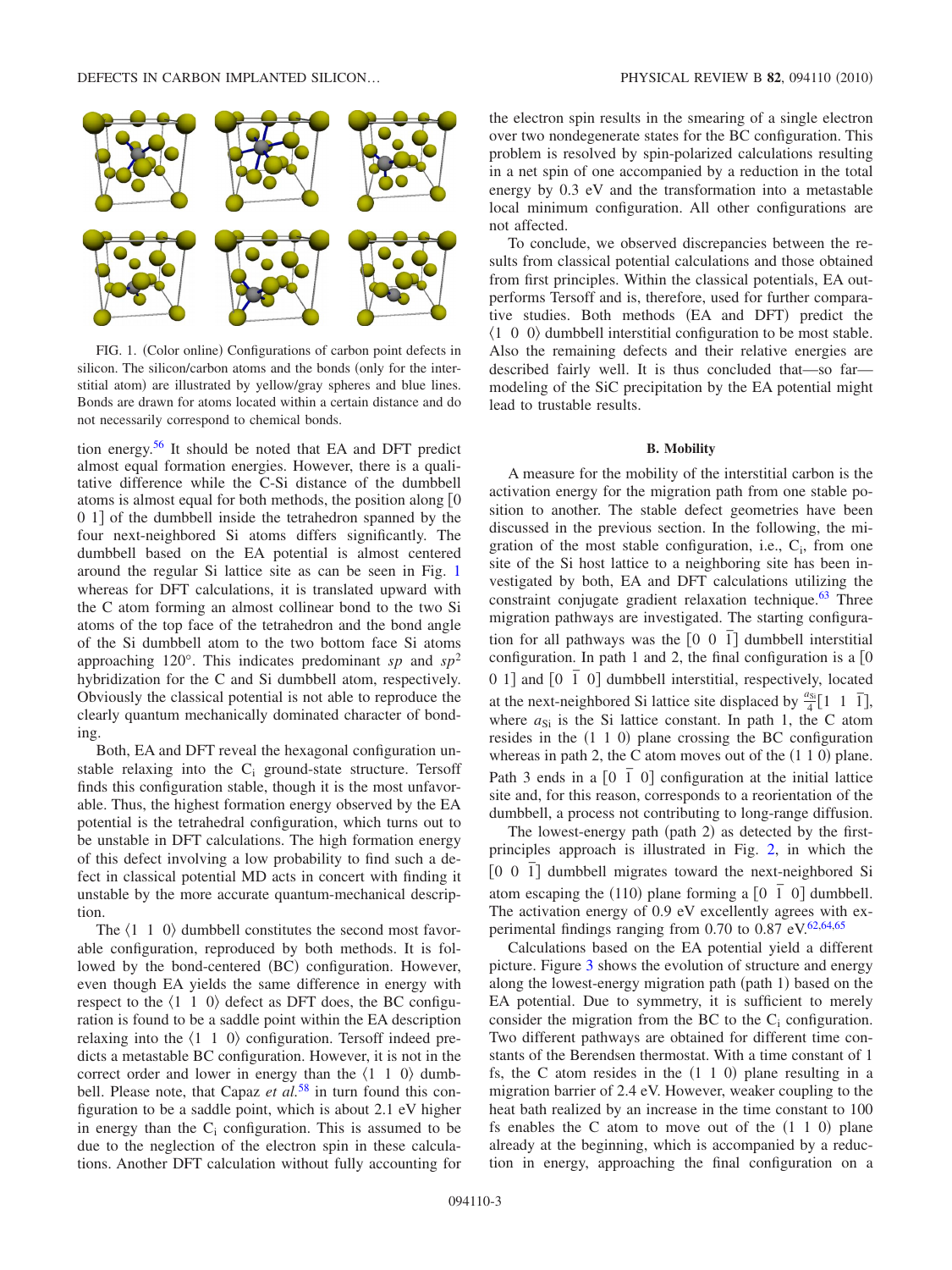<span id="page-3-0"></span>

FIG. 2. (Color online) Migration barrier and structures of the  $\begin{bmatrix} 0 & 0 & \overline{1} \end{bmatrix}$  dumbbell (left) to the  $\begin{bmatrix} 0 & \overline{1} & 0 \end{bmatrix}$  dumbbell (right) transition as obtained by first-principles methods. The activation energy of 0.9 eV agrees well with experimental findings of 0.70 eV (Ref. [64](#page-5-13)),  $0.73$  eV (Ref.  $62$ ), and  $0.87$  eV (Ref.  $65$ ).

curved path. The energy barrier of this path is 0.2 eV lower in energy than the direct migration within the  $(1\ 1\ 0)$  plane. It should be noted that the BC configuration is actually not a local minimum configuration in EA-based calculations since a relaxation into the  $\langle 1 \ 1 \ 0 \rangle$  dumbbell configuration occurs. However, investigating further migration pathways involving the  $\langle 1 \ 1 \ 0 \rangle$  interstitial did not yield lower migration barriers. Thus, the activation energy should at least amount to 2.2 eV.

<span id="page-3-1"></span>

FIG. 3. (Color online) Migration barrier and structures of the bond-centered (left) to  $\begin{bmatrix} 0 & 0 & \overline{1} \end{bmatrix}$  dumbbell (right) transition utilizing the classical potential method. Two different pathways are obtained for different time constants of the Berendsen thermostat. The lowest activation energy is 2.2 eV.

### **IV. DISCUSSION**

The first-principles results are in good agreement to pre-vious work on this subject.<sup>57–[60](#page-5-8)</sup> The C-Si  $\langle 1 \ 0 \ 0 \rangle$  dumbbell interstitial is found to be the ground-state configuration of a C defect in Si. The lowest migration path already proposed by Capaz *et al.*[58](#page-5-11) is reinforced by an additional improvement of the quantitative conformance of the barrier height calculated in this work (0.9 eV) with experimentally observed values  $(0.70{\text -}0.87 \text{ eV})$ .<sup>[62,](#page-5-10)[64](#page-5-13)[,65](#page-5-14)</sup> However, it turns out that the bond-centered configuration is not a saddle-point configuration as proposed by Capaz *et al.*[58](#page-5-11) but constitutes a real local minimum if the electron spin is properly accounted for. A net magnetization of two electrons, which is already clear by simple molecular orbital theory considerations on the bonding of the *sp*-hybridized C atom, is settled. By investigating the charge-density isosurface, it turns out that the two resulting spin-up electrons are localized in a torus around the C atom. With an activation energy of  $0.9$  eV, the C<sub>i</sub> carbon interstitial can be expected to be highly mobile at prevailing temperatures in the process under investigation, i.e., IBS.

We found that the description of the same processes fails if classical potential methods are used. Already the geometry of the most stable dumbbell configuration differs considerably from that obtained by first-principles calculations. The classical approach is unable to reproduce the correct character of bonding due to the deficiency of quantum-mechanical effects in the potential. Nevertheless, both methods predict the same type of interstitial as the ground-state configuration. Furthermore, the relative energies of the other defects are reproduced fairly well. From this, a description of defect structures by classical potentials looks promising. However, focusing on the description of diffusion processes the situation has changed completely. Qualitative and quantitative differences exist. First of all, a different pathway is suggested as the lowest-energy path, which again might be attributed to the absence of quantum-mechanical effects in the classical interaction model. Second, the activation energy is overestimated by a factor of 2.4 compared to the more accurate quantum-mechanical methods and experimental findings. This is attributed to the sharp cutoff of the short-range potential. As already pointed out in a previous study,  $45$  the short cutoff is responsible for overestimated and unphysical high forces of next-neighbor atoms. The overestimated migration barrier, however, affects the diffusion behavior of the C interstitials. By this artifact, the mobility of the C atoms is tremendously decreased resulting in an inaccurate description or even absence of the dumbbell agglomeration as proposed by the precipitation model.

### **V. SUMMARY**

To conclude, we have shown that *ab initio* calculations on interstitial carbon in silicon are very close to the results expected from experimental data. The calculations presented in this work agree well with other theoretical results. So far, the best quantitative agreement with experimental findings has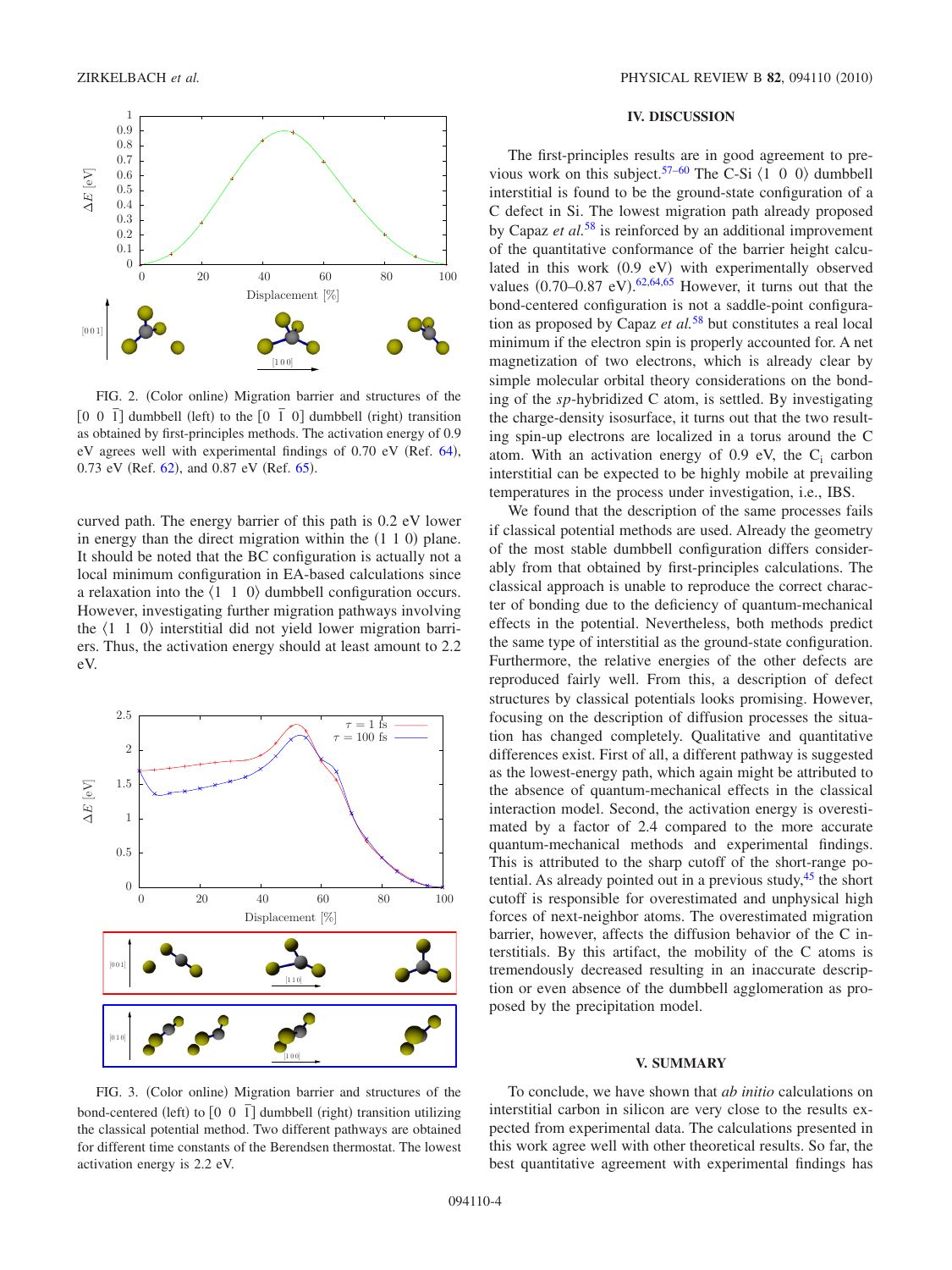DEFECTS IN CARBON IMPLANTED SILICON...

been achieved concerning the interstitial carbon mobility. We have shown that the bond-centered configuration indeed constitutes a real local minimum configuration resulting in a net magnetization if spin-polarized calculations are performed. Classical potentials, however, fail to describe the selected processes. This has been shown to have two reasons, i.e., the overestimated barrier of migration due to the artificial interaction cutoff on one hand, and on the other hand, the lack of quantum-mechanical effects which are crucial in the problem

- <span id="page-4-0"></span><sup>1</sup>W. Wesch, [Nucl. Instrum. Methods Phys. Res. B](http://dx.doi.org/10.1016/0168-583X(96)00065-1) 116, 305  $(1996).$  $(1996).$  $(1996).$
- <span id="page-4-1"></span>2H. Morkoç, S. Strite, G. B. Gao, M. E. Lin, B. Sverdlov, and M. Burns, [J. Appl. Phys.](http://dx.doi.org/10.1063/1.358463) **76**, 1363 (1994).
- <span id="page-4-2"></span><sup>3</sup>M. A. Capano and R. J. Trew, MRS Bull. **22**, 19 (1997).
- <span id="page-4-3"></span><sup>4</sup> G. R. Fisher and P. Barnes, *[Philos. Mag. B](http://dx.doi.org/10.1080/13642819008205522)* **61**, 217 (1990).
- <span id="page-4-4"></span><sup>5</sup> J. A. Powell, D. J. Larkin, L. G. Matus, W. J. Choyke, J. L. Bradshaw, L. Henderson, M. Yoganathan, J. Yang, and P. Pirouz, [Appl. Phys. Lett.](http://dx.doi.org/10.1063/1.102512) **56**, 1353 (1990).
- 6A. Fissel, U. Kaiser, E. Ducke, B. Schröter, and W. Richter, [J.](http://dx.doi.org/10.1016/0022-0248(95)00170-0) [Cryst. Growth](http://dx.doi.org/10.1016/0022-0248(95)00170-0) **154**, 72 (1995).
- <span id="page-4-5"></span>7A. Fissel, B. Schröter, and W. Richter, [Appl. Phys. Lett.](http://dx.doi.org/10.1063/1.113716) **66**, [3182](http://dx.doi.org/10.1063/1.113716) (1995).
- 8S. Nishino, J. A. Powell, and H. A. Will, [Appl. Phys. Lett.](http://dx.doi.org/10.1063/1.93970) **42**, 460 ([1983](http://dx.doi.org/10.1063/1.93970)).
- <sup>9</sup> S. Nishino, H. Suhara, H. Ono, and H. Matsunami, [J. Appl. Phys.](http://dx.doi.org/10.1063/1.338355) 61[, 4889](http://dx.doi.org/10.1063/1.338355) (1987).
- <span id="page-4-6"></span>10M. Kitabatake, M. Deguchi, and T. Hirao, [J. Appl. Phys.](http://dx.doi.org/10.1063/1.354385) **74**, [4438](http://dx.doi.org/10.1063/1.354385) (1993).
- <span id="page-4-7"></span><sup>11</sup> J. A. Borders, S. T. Picraux, and W. Beezhold, [Appl. Phys. Lett.](http://dx.doi.org/10.1063/1.1653516) **18**[, 509](http://dx.doi.org/10.1063/1.1653516) (1971).
- <span id="page-4-8"></span><sup>12</sup> J. K. N. Lindner and B. Stritzker, [Nucl. Instrum. Methods Phys.](http://dx.doi.org/10.1016/S0168-583X(98)00598-9) [Res. B](http://dx.doi.org/10.1016/S0168-583X(98)00598-9) **147**, 249 (1999).
- <sup>13</sup> J. K. N. Lindner, [Nucl. Instrum. Methods Phys. Res. B](http://dx.doi.org/10.1016/S0168-583X(01)00504-3) **178**, 44  $(2001).$  $(2001).$  $(2001).$
- <span id="page-4-9"></span><sup>14</sup> J. K. N. Lindner, [Appl. Phys. A: Mater. Sci. Process.](http://dx.doi.org/10.1007/s00339-002-2062-8) **77**, 27  $(2003).$  $(2003).$  $(2003).$
- <span id="page-4-10"></span>15P. Werner, R. Kögler, W. Skorupa, and D. Eichler, Proceedings of the 11th International Conference on Ion Implantation Technology, 1996, pp. 675–678.
- 16P. Werner, S. Eichler, G. Mariani, R. Kögler, and W. Skorupa, [Appl. Phys. Lett.](http://dx.doi.org/10.1063/1.118381) **70**, 252 (1997).
- <span id="page-4-11"></span><sup>17</sup> J. K. N. Lindner and B. Stritzker, [Nucl. Instrum. Methods Phys.](http://dx.doi.org/10.1016/S0168-583X(98)00787-3) [Res. B](http://dx.doi.org/10.1016/S0168-583X(98)00787-3) 148, 528 (1999).
- <span id="page-4-12"></span><sup>18</sup> J. W. Strane, S. R. Lee, H. J. Stein, S. T. Picraux, J. K. Watanabe, and J. W. Mayer, [J. Appl. Phys.](http://dx.doi.org/10.1063/1.360806) **79**, 637 (1996).
- <span id="page-4-13"></span><sup>19</sup>P. Lavéant, G. Gerth, P. Werner, and U. Gösele, [Mater. Sci. Eng.,](http://dx.doi.org/10.1016/S0921-5107(01)00794-2) B 89[, 241](http://dx.doi.org/10.1016/S0921-5107(01)00794-2) (2002).
- <span id="page-4-14"></span><sup>20</sup> F. H. Stillinger and T. A. Weber, *[Phys. Rev. B](http://dx.doi.org/10.1103/PhysRevB.31.5262)* **31**, 5262 (1985).
- <span id="page-4-15"></span> $^{21}$ D. W. Brenner, *[Phys. Rev. B](http://dx.doi.org/10.1103/PhysRevB.42.9458)* 42, 9458 (1990).
- <span id="page-4-16"></span><sup>22</sup> J. Tersoff, *[Phys. Rev. B](http://dx.doi.org/10.1103/PhysRevB.38.9902)* **38**, 9902 (1988).
- <span id="page-4-17"></span><sup>23</sup> M. Z. Bazant and E. Kaxiras, *[Phys. Rev. Lett.](http://dx.doi.org/10.1103/PhysRevLett.77.4370)* **77**, 4370 (1996).
- 24M. Z. Bazant, E. Kaxiras, and J. F. Justo, [Phys. Rev. B](http://dx.doi.org/10.1103/PhysRevB.56.8542) **56**, 8542  $(1997).$  $(1997).$  $(1997).$
- <span id="page-4-18"></span><sup>25</sup> J. F. Justo, M. Z. Bazant, E. Kaxiras, V. V. Bulatov, and S. Yip,

under study. In order to get more insight on the SiC precipitation mechanism, further *ab initio* calculations are currently being performed.

### **ACKNOWLEDGMENTS**

We gratefully acknowledge financial support by the Bayerische Forschungsstiftung (Grant No. DPA-61/05) and the Deutsche Forschungsgemeinschaft Grant No. DFG SCHM 1361/11).

- [Phys. Rev. B](http://dx.doi.org/10.1103/PhysRevB.58.2539) **58**, 2539 (1998).
- <span id="page-4-19"></span>26G. Lucas, M. Bertolus, and L. Pizzagalli, [J. Phys.: Condens.](http://dx.doi.org/10.1088/0953-8984/22/3/035802) Matter **22**[, 035802](http://dx.doi.org/10.1088/0953-8984/22/3/035802) (2010).
- <span id="page-4-20"></span><sup>27</sup> J. Tersoff, *[Phys. Rev. B](http://dx.doi.org/10.1103/PhysRevB.39.5566)* **39**, 5566 (1989).
- <span id="page-4-21"></span><sup>28</sup>F. Gao and W. J. Weber, [Nucl. Instrum. Methods Phys. Res. B](http://dx.doi.org/10.1016/S0168-583X(02)00598-0) **191**[, 487](http://dx.doi.org/10.1016/S0168-583X(02)00598-0) (2002).
- <span id="page-4-22"></span><sup>29</sup> J. Godet, L. Pizzagalli, S. Brochard, and P. Beauchamp, [J. Phys.:](http://dx.doi.org/10.1088/0953-8984/15/41/004) [Condens. Matter](http://dx.doi.org/10.1088/0953-8984/15/41/004) **15**, 6943 (2003).
- <span id="page-4-23"></span>30E. Holmström, A. Kuronen, and K. Nordlund, [Phys. Rev. B](http://dx.doi.org/10.1103/PhysRevB.78.045202) **78**, [045202](http://dx.doi.org/10.1103/PhysRevB.78.045202) (2008).
- <span id="page-4-24"></span>31A. Mattoni, F. Bernardini, and L. Colombo, [Phys. Rev. B](http://dx.doi.org/10.1103/PhysRevB.66.195214) **66**, [195214](http://dx.doi.org/10.1103/PhysRevB.66.195214) (2002).
- <span id="page-4-25"></span>32M. Posselt, F. Gao, and W. J. Weber, [Phys. Rev. B](http://dx.doi.org/10.1103/PhysRevB.73.125206) **73**, 125206  $(2006).$  $(2006).$  $(2006).$
- <span id="page-4-26"></span>33F. Gao, W. J. Weber, M. Posselt, and V. Belko, [Phys. Rev. B](http://dx.doi.org/10.1103/PhysRevB.69.245205) **69**, [245205](http://dx.doi.org/10.1103/PhysRevB.69.245205) (2004).
- <span id="page-4-27"></span>34E. Rauls, T. Frauenheim, A. Gali, and P. Deák, [Phys. Rev. B](http://dx.doi.org/10.1103/PhysRevB.68.155208) **68**, [155208](http://dx.doi.org/10.1103/PhysRevB.68.155208) (2003).
- 35F. Gao, J. Du, E. J. Bylaska, M. Posselt, and W. J. Weber, [Appl.](http://dx.doi.org/10.1063/1.2743751) [Phys. Lett.](http://dx.doi.org/10.1063/1.2743751) **90**, 221915 (2007).
- 36F. Gao, E. J. Bylaska, W. J. Weber, and L. R. Corrales, [Phys.](http://dx.doi.org/10.1103/PhysRevB.64.245208) Rev. B 64[, 245208](http://dx.doi.org/10.1103/PhysRevB.64.245208) (2001).
- <span id="page-4-28"></span>37M. Bockstedte, A. Mattausch, and O. Pankratov, [Phys. Rev. B](http://dx.doi.org/10.1103/PhysRevB.68.205201) 68[, 205201](http://dx.doi.org/10.1103/PhysRevB.68.205201) (2003).
- <span id="page-4-29"></span>38A. Gali, P. Deák, E. Rauls, N. T. Son, I. G. Ivanov, F. H. C. Carlsson, E. Janzén, and W. J. Choyke, [Phys. Rev. B](http://dx.doi.org/10.1103/PhysRevB.67.155203) **67**, 155203  $(2003).$  $(2003).$  $(2003).$
- <sup>39</sup> J. Chen, P. Jung, and H. Klein, [J. Nucl. Mater.](http://dx.doi.org/10.1016/S0022-3115(98)00139-1) **258-263**, 1803  $(1998).$  $(1998).$  $(1998).$
- <span id="page-4-30"></span>40W. J. Weber, W. Jiang, and S. Thevuthasan, [Nucl. Instrum. Meth](http://dx.doi.org/10.1016/S0168-583X(00)00542-5)[ods Phys. Res. B](http://dx.doi.org/10.1016/S0168-583X(00)00542-5) 175-177, 26 (2001).
- <span id="page-4-31"></span>41H. Balamane, T. Halicioglu, and W. A. Tiller, [Phys. Rev. B](http://dx.doi.org/10.1103/PhysRevB.46.2250) **46**, [2250](http://dx.doi.org/10.1103/PhysRevB.46.2250) (1992).
- <span id="page-4-32"></span><sup>42</sup> H. Huang, N. M. Ghoniem, J. K. Wong, and M. Baskes, [Modell.](http://dx.doi.org/10.1088/0965-0393/3/5/003) [Simul. Mater. Sci. Eng.](http://dx.doi.org/10.1088/0965-0393/3/5/003) 3, 615 (1995).
- <span id="page-4-33"></span><sup>43</sup> M. Tang and S. Yip, *[Phys. Rev. B](http://dx.doi.org/10.1103/PhysRevB.52.15150)* **52**, 15150 (1995).
- <sup>44</sup> F. Gao and W. J. Weber, *[Phys. Rev. B](http://dx.doi.org/10.1103/PhysRevB.66.024106)* **66**, 024106 (2002).
- <span id="page-4-34"></span>45A. Mattoni, M. Ippolito, and L. Colombo, [Phys. Rev. B](http://dx.doi.org/10.1103/PhysRevB.76.224103) **76**, [224103](http://dx.doi.org/10.1103/PhysRevB.76.224103) (2007).
- <span id="page-4-35"></span>46R. Devanathan, T. D. de la Rubia, and W. J. Weber, [J. Nucl.](http://dx.doi.org/10.1016/S0022-3115(97)00304-8) [Mater.](http://dx.doi.org/10.1016/S0022-3115(97)00304-8) **253**, 47 (1998).
- <span id="page-4-36"></span><sup>47</sup>K. Nordlund, N. Runeberg, and D. Sundholm, [Nucl. Instrum.](http://dx.doi.org/10.1016/S0168-583X(97)00447-3) [Methods Phys. Res. B](http://dx.doi.org/10.1016/S0168-583X(97)00447-3) 132, 45 (1997).
- <span id="page-4-37"></span><sup>48</sup> P. Erhart and K. Albe, *[Phys. Rev. B](http://dx.doi.org/10.1103/PhysRevB.71.035211)* **71**, 035211 (2005).
- <span id="page-4-38"></span><sup>49</sup> G. Kresse and J. Furthmüller, [Comput. Mater. Sci.](http://dx.doi.org/10.1016/0927-0256(96)00008-0) 6, 15 (1996).